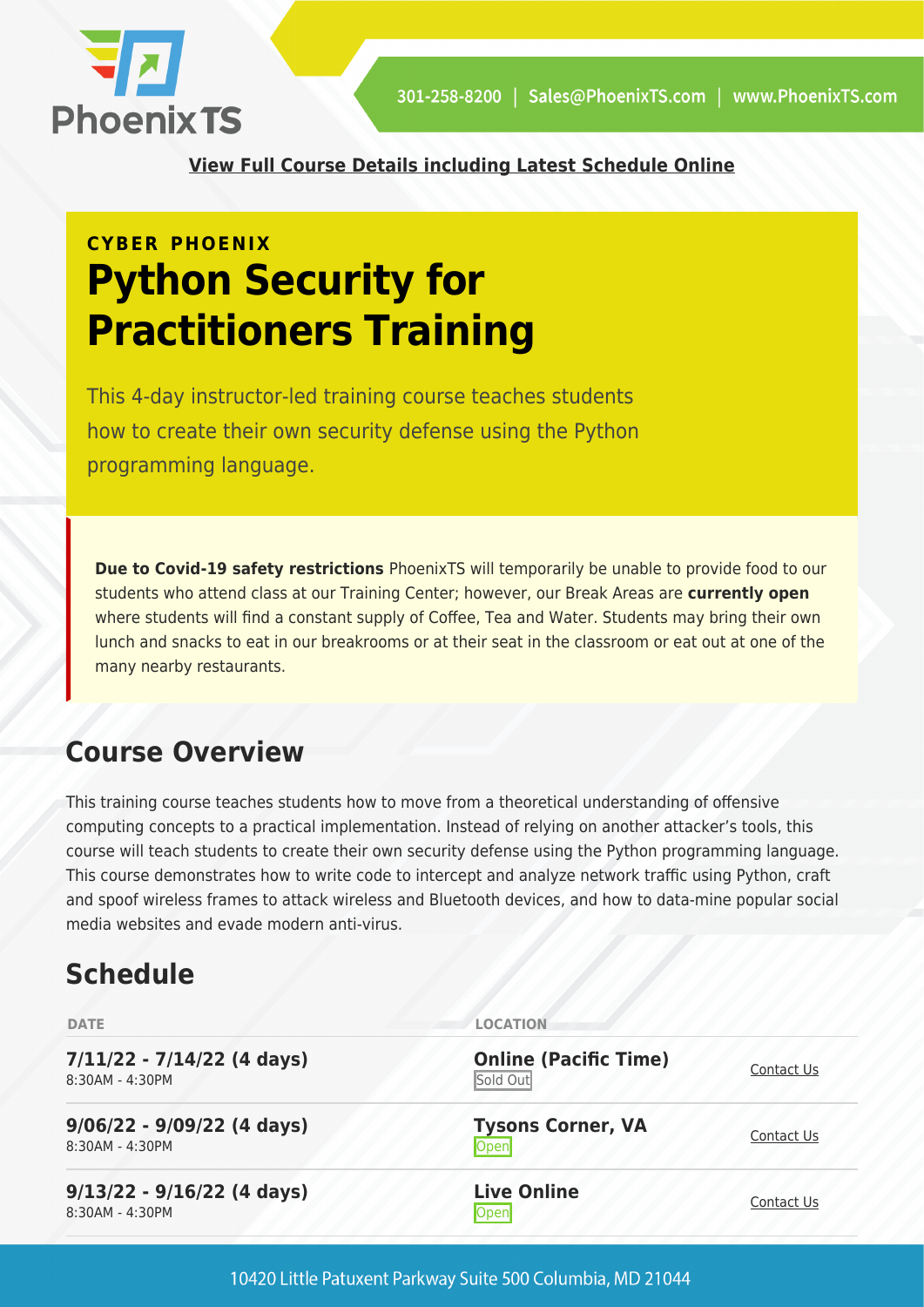

301-258-8200 | Sales@PhoenixTS.com | www.PhoenixTS.com

| <b>DATE</b>                                     | <b>LOCATION</b>                    |            |
|-------------------------------------------------|------------------------------------|------------|
| $9/13/22 - 9/16/22$ (4 days)<br>8:30AM - 4:30PM | <b>Columbia, MD</b><br><b>Open</b> | Contact Us |
| 12/05/22 - 12/08/22 (4 days)<br>8:30AM - 4:30PM | <b>Tysons Corner, VA</b><br>Open   | Contact Us |
| 12/12/22 - 12/15/22 (4 days)<br>8:30AM - 4:30PM | <b>Live Online</b><br><b>Open</b>  | Contact Us |
| 12/12/22 - 12/15/22 (4 days)<br>8:30AM - 4:30PM | <b>Columbia, MD</b><br>Open        | Contact Us |
| $2/14/23 - 2/17/23$ (4 days)<br>8:30AM - 4:30PM | <b>Tysons Corner, VA</b><br>Open   | Contact Us |
| $2/21/23 - 2/24/23$ (4 days)<br>8:30AM - 4:30PM | <b>Live Online</b><br>Open         | Contact Us |
| $2/21/23 - 2/24/23$ (4 days)<br>8:30AM - 4:30PM | <b>Columbia, MD</b><br>Open        | Contact Us |
| $5/09/23 - 5/12/23$ (4 days)<br>8:30AM - 4:30PM | <b>Tysons Corner, VA</b><br>Open   | Contact Us |
| $5/16/23 - 5/19/23$ (4 days)<br>8:30AM - 4:30PM | <b>Live Online</b><br>Open         | Contact Us |
| $5/16/23 - 5/19/23$ (4 days)<br>8:30AM - 4:30PM | <b>Columbia, MD</b><br><b>Open</b> | Contact Us |
| $8/21/23 - 8/24/23$ (4 days)<br>8:30AM - 4:30PM | <b>Tysons Corner, VA</b><br>Open   | Contact Us |
| 8/28/23 - 8/31/23 (4 days)<br>8:30AM - 4:30PM   | <b>Live Online</b><br>Open         | Contact Us |
| 8/28/23 - 8/31/23 (4 days)<br>8:30AM - 4:30PM   | Columbia, MD<br>Open               | Contact Us |
| 11/13/23 - 11/17/23 (4 days)<br>8:30AM - 4:30PM | <b>Tysons Corner, VA</b><br>Open   | Contact Us |
| 11/27/23 - 11/30/23 (4 days)<br>8:30AM - 4:30PM | <b>Live Online</b><br>Open         | Contact Us |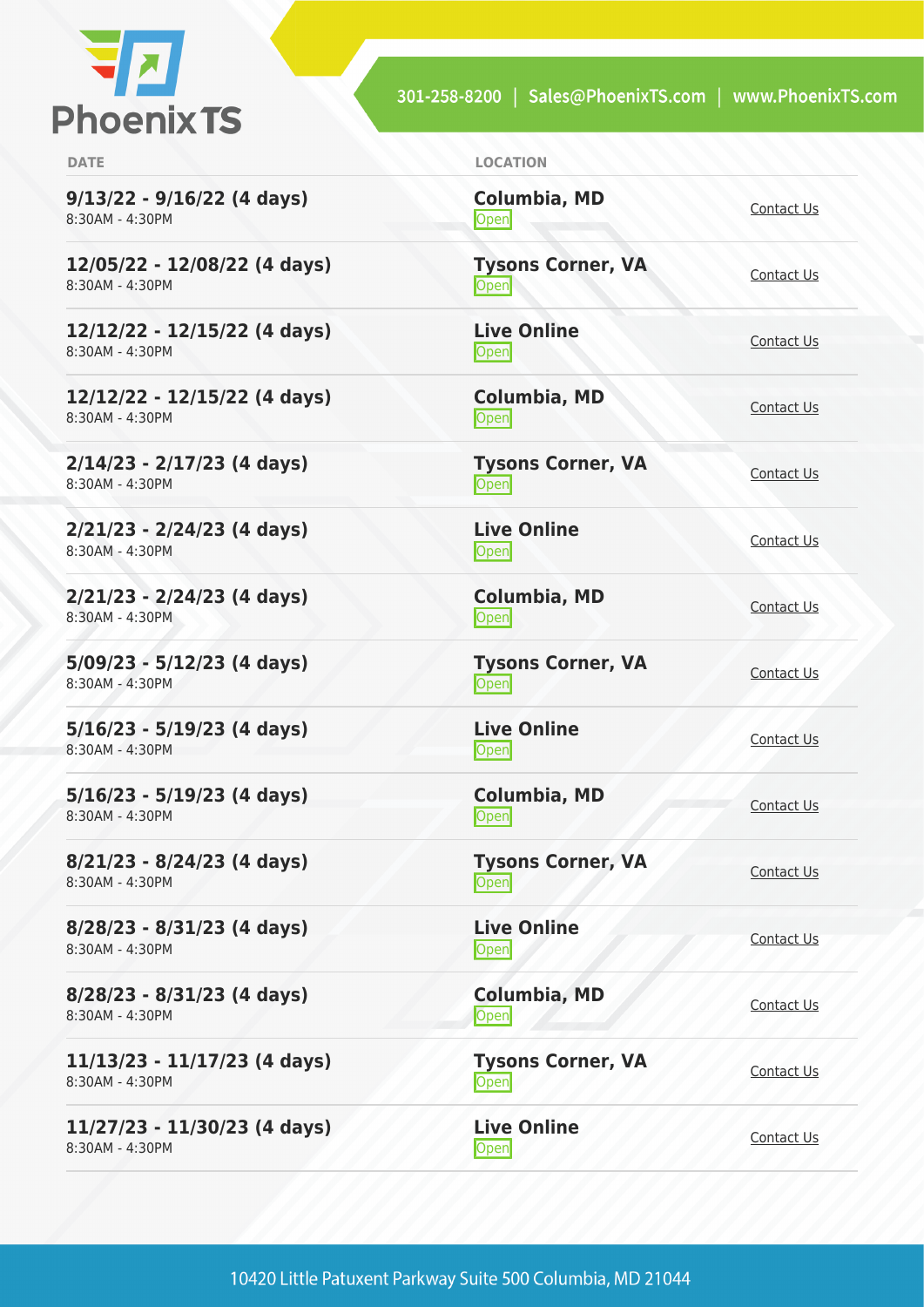

**DATE LOCATION**

**11/27/23 - 11/30/23 (4 days)** 8:30AM - 4:30PM

**Columbia, MD [Contact Us](https://phoenixts.com/schedule/more-info/?class=31368)** 

# **Course Outline**

#### **Setting Up Your Python Environment**

- nstalling Kali Linux
- WingIDE

#### **The Network: Basics**

- Python networking in a paragraph
- TCP Client
- UDP Client
- TCP Server
- Replacing Netcat
- Building a TCP Proxy
- SSH with
- SSH Tunneling

#### **The Network: Raw Sockets and Sniffing**

- Building a UDP Host Discovery Tool
- Packet Sniffing on Windows and Linux
- Decoding the IP Layer
- Decoding ICMP

#### **Owning the Network with SCAPY**

- Stealing Email Credentials
- ARP Cache Poisoning with SCAPY
- PCAP Processing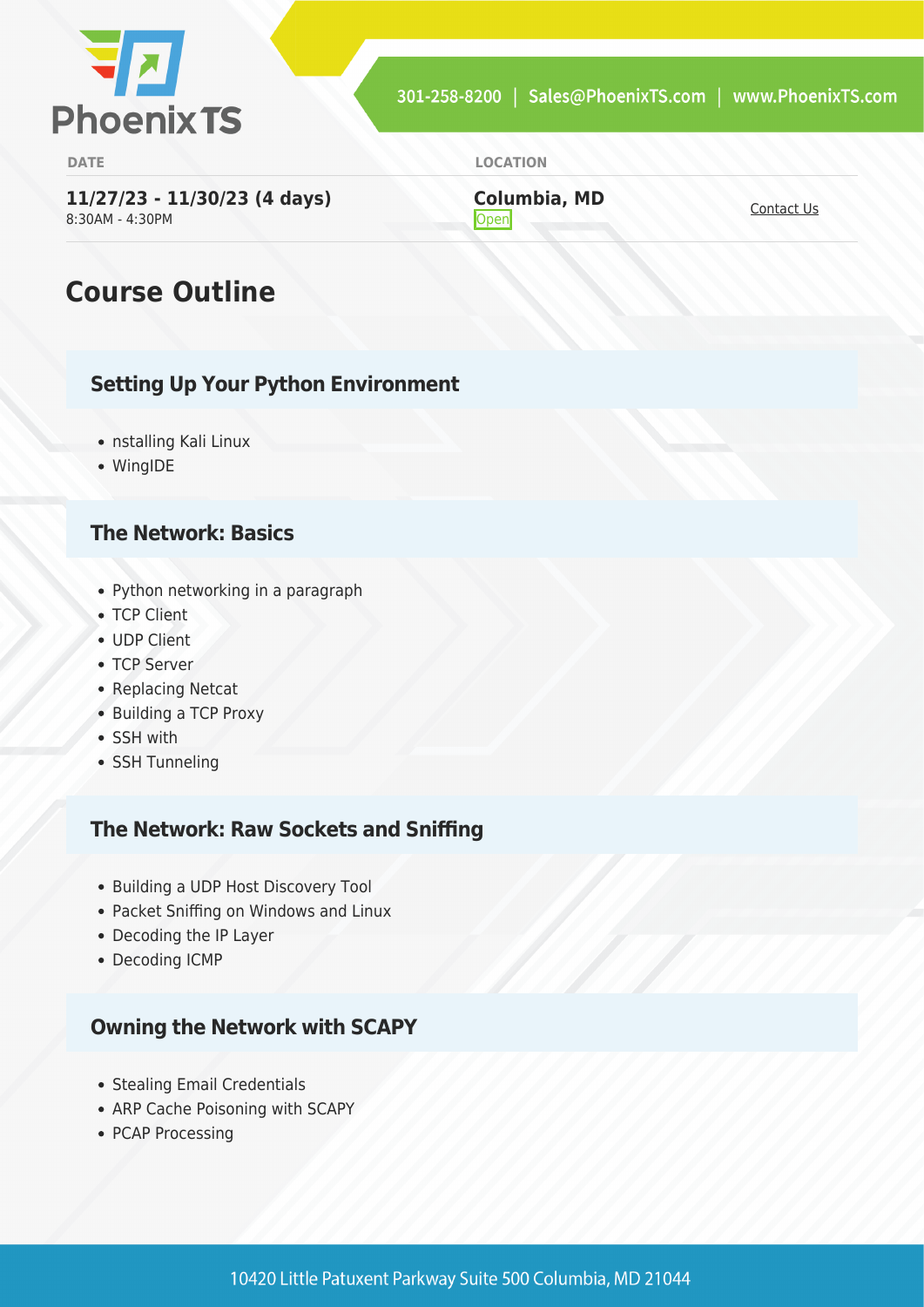

#### **Web Hackery**

- The Socket Library of the Web: urlib2
- Mapping Open Source Web App Installations
- Bruite-Forcing Directories and File Locations
- Bruite-Forcing HTML form authentication

#### **Extending Burp Proxy**

- Setting Up
- Burp Fuzzing
- Bing for Burp
- Turning Website Content into Password Gold

#### **Github Command and Control**

- Setting Up a GitHub Account
- Creating Modules
- Trojan Configuration
- Building a GitHub-Aware Trojan

#### **Common Trojaning Tasks on Windows**

- Keylogging for Fun and Keystrokes
- Taking Screenshots
- Pythonic Shellcode Execution
- Sandbox Detection

#### **Fun with Internet Explorer**

- Main n the Browser
- IE COM Automation for Exfiltration

#### **Windows Privilege Escalation**

- Installing the Prerequisites
- Create a Process Monitor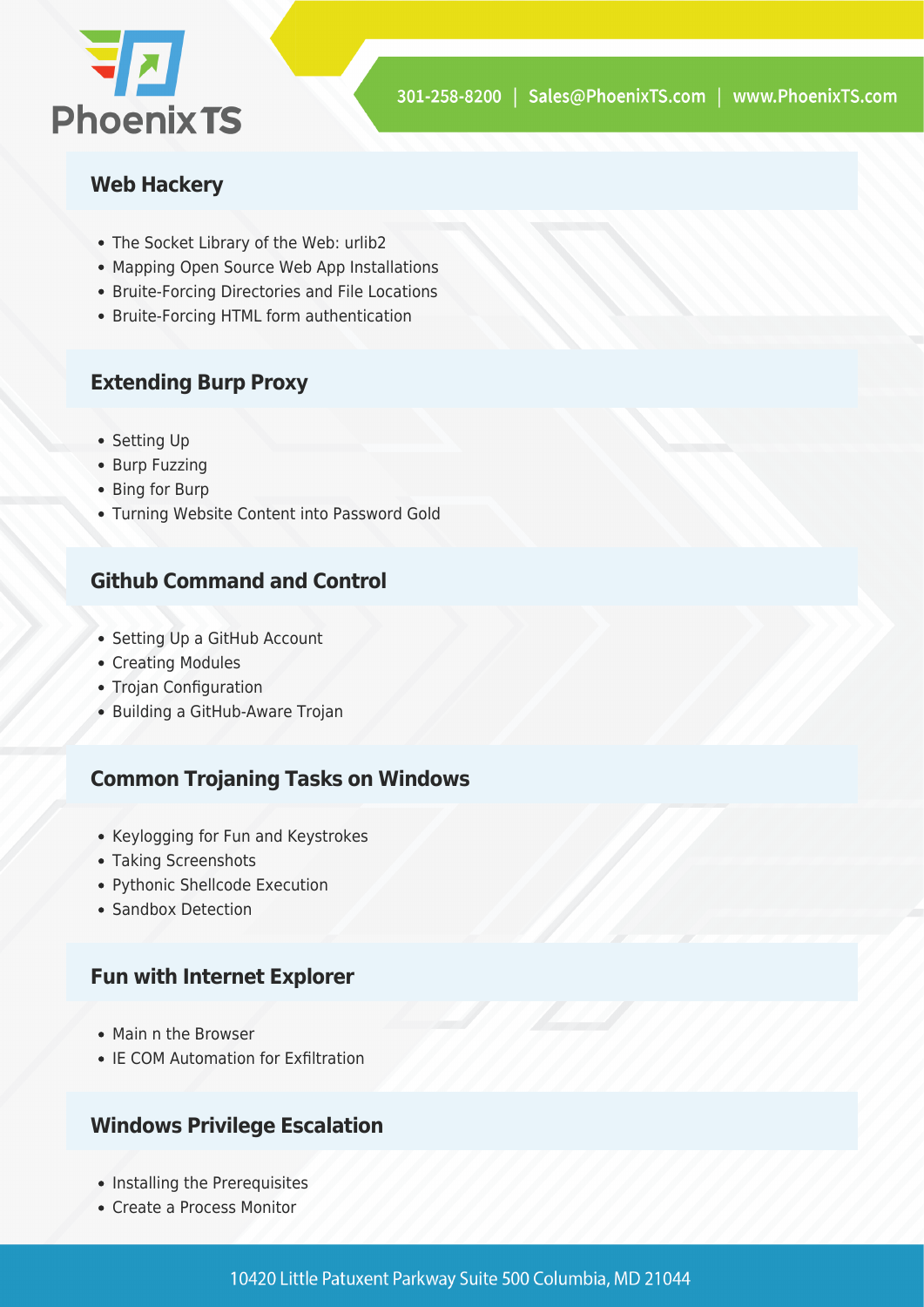

- Windows Taken Privileges
- Winning the Race
- Code Injection

#### **Automating Offensive Forensics**

- Installation
- Profiles
- Grabbing Password Hashes
- Direct Code Injection

## **Python Security for Practitioners Training FAQs**

### **Who should take this course?**

This course is intended for security professionals tasked with developing Python applications, Pen testers looking to expand their knowledge into building security tools, and technologists needing customized tool sets.

### **What is the recommended experience for this course?**

Students should have basic experience and understanding of any scripting or programming language.

**Due to Covid-19 safety restrictions** PhoenixTS will temporarily be unable to provide food to our students who attend class at our Training Center; however, our Break Areas are **currently open** where students will find a constant supply of Coffee, Tea and Water. Students may bring their own lunch and snacks to eat in our breakrooms or at their seat in the classroom or eat out at one of the many nearby restaurants.